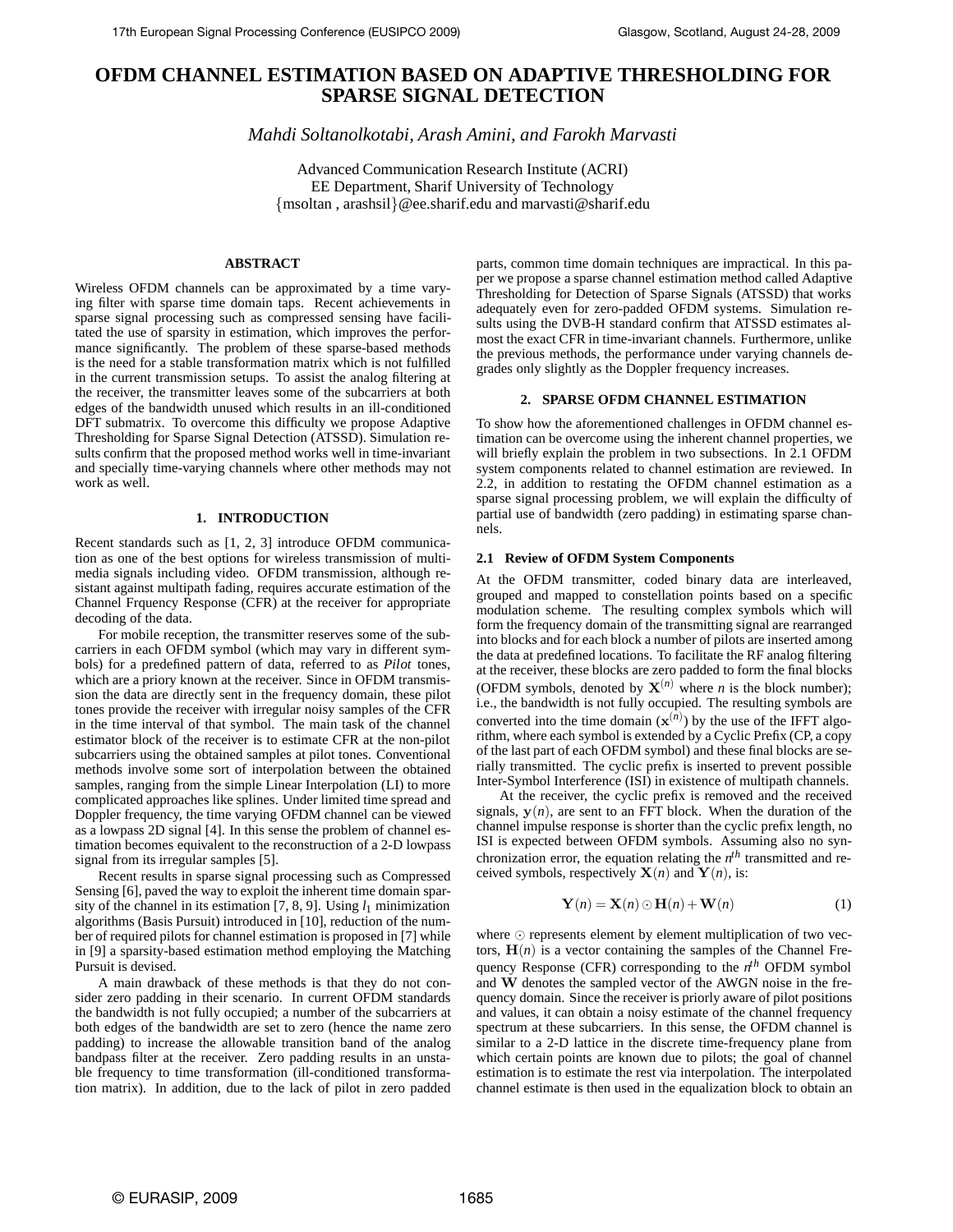estimate of the transmitted constellation points  $(X(n))$ . After equalization, the approximated OFDM symbol is demodulated, deinterleaved, and decoded to produce the binary output data.

## **2.2 Restating OFDM Channel Estimation as a Sparse Problem**

Considering the sparse distribution of the scattering objects, the OFDM channel becomes sparse in the time domain. Thus, by exploiting this sparsity, a better estimate could be obtained using the time domain. The resulting estimate is then transformed into the frequency domain by use of the FFT algorithm. In this sense, the problem of channel estimation becomes equivalent to finding the sparse Channel Impulse Response (CIR) (**h**) from the equation:

$$
\widetilde{\mathbf{H}}_p = \mathbf{F}_p \cdot \mathbf{h} + \mathbf{W}_p \tag{2}
$$

where  $\mathbf{H}_p$  is the vector of observed channel coefficients at pilot subcarriers,  $\mathbf{F}_p$  is the sub-matrix of the DFT matrix obtained by keeping the rows of the FFT matrix that correspond to pilot positions and  $W_p$  is the frequency-domain noise vector at pilot positions. As stated earlier, in the case of no ISI, the length of the channel cannot exceed the length of the cyclic prefix (*N<sub>CP</sub>*). Thus, (2) can be further simplified in the zero ISI case; only the first  $N_{CP}$  elements of **h** (**h***CP*) can have non-zero values.

$$
\widetilde{\mathbf{H}}_{p} = \mathbf{F}_{p,CP} \cdot \mathbf{h}_{CP} + \mathbf{W}_{p}
$$
 (3)

where  $\mathbf{F}_{p,C}$  is the sub-matrix of the DFT matrix obtained by keeping only the first  $N_{CP}$  columns of  $\mathbf{F}_p$ . Recently the idea of using time domain sparsity in OFDM channel estimation was proposed in [7] for decreasing the number of pilots. The authors proposed compressive sensing algorithms to find the sparsest time domain channel. They proved that in case of uniform pilot insertion, the matrix  $\mathbf{F}_{p,C}$  in (3) satisfies the uniform uncertainty theorem described in [6]. As a result, linear-programming-based algorithms used in compressed sensing, similar to the ones introduced in [10] can be applied to OFDM channel estimation. However, the authors of [7] did not consider zero-padding at the endpoints of the bandwidth in their scenario, which is an essential part of current OFDM standards. This assumption, causes the matrix  $\mathbf{F}_{p,CP}$  to contradict the Restricted Isometric Property (RIP) defined in [6] and thus the use of Compressive Sensing (CS) algorithms as described in [7] is not justified. In the presence of zero-padding, the matrix  $\mathbf{F}_{p,CP}$ becomes ill-conditioned (a small variation in  $\mathbf{H}_p$  leads to a great change in **h***CP*) (This is proved in the next subsection). Due to zeropadding we do not have any pilots in the zero padded parts, further complicating the use of time-domain techniques.

## **2.3 Why F***p,CP* **is ill-conditioned?**

In this subsection we will show that  $\mathbf{F}_{p,CP}$  is ill-conditioned. To prove this fact, we present a lower bound for the condition number of the submatrix of the DFT matrix obtained by omitting the *m* middle rows (due to zero padding) and the last *m* columns (due to the practical charachteristics of the channel delay spread) and we name this matrix **M**. A pictorial representation of how **M** is obtained from the DFT matrix is shown in Fig. 1. In the above discussion *m* is the number of zeros added in the zero padding block in each OFDM symbol. Other submatrices of the DFT matrix (such as  $\mathbf{F}_{p,CP}$  which is a submatrix of **M**) are discussed in [11] in more detail.

To show that **M** is ill-conditioned, we consider its condition number  $(\chi(M))$ :

$$
\chi(\widetilde{\mathbf{M}}) = \sqrt{\frac{\lambda_{max}}{\lambda_{min}}} \tag{4}
$$

where  $\lambda_{max}$  and  $\lambda_{min}$  denote the maximum and minimum eigenvalues of the grammian  $\widetilde{M}\widetilde{M}^H$ , respectively. In order to obtain a lower

Figure 1: The dark blue parts correspond to the submatrix **M** obtained from the DFT matrix.



Figure 2: Arrangement of the end points on the unit circle.

bound on  $χ$ (**M**) notice that:

$$
\sum_{i=1}^{N-m} \lambda_i = tr(\widetilde{\mathbf{M}} \widetilde{\mathbf{M}}^H) = ||\widetilde{\mathbf{M}}||_F^2 = (N-m)^2
$$
 (5)

$$
\prod_{i=1}^{N-m} \lambda_i = |det(\widetilde{\mathbf{M}})|^2
$$
\n(6)

Using (5) and (6) and the fact that  $\lambda_i \geq 0$ , it can be easily shown that:

$$
\lambda_{max} \geq \frac{(N-m)^2}{N-m} = N-m
$$
  

$$
\lambda_{min} \leq \sqrt[N-m]{|det(\widetilde{\mathbf{M}})|^2}
$$
 (7)

thus

$$
\chi(\widetilde{\mathbf{M}}) \ge \left(\frac{N-m}{\sqrt[N-m]{|det(\widetilde{\mathbf{M}})|^2}}\right)^{0.5}
$$
\n(8)

Now we present an estimate of *det*(**M**). In order to calculate  $|det(M)|$ , we make use of the fact that the matrix M is Vandermonde, therefore

$$
|det(\widetilde{\mathbf{M}})| = \prod_{1 \le a < b \le N-m} |M_{a,2} - M_{b,2}| \tag{9}
$$

where  $M_{a,2}$  ( $M_{b,2}$ ) is the entry in the *a*-th (*b*-th) row and 2nd column of **M**. Due to the structure of the DFT matrix, the second column of **M** consists of the *N*-roots of unity excluding *m* consecutive roots around −1; hence, |*det*(**M**)| can be regarded as the product of the pairwise distances of these *N* −*m* points on the unit complex circle (Fig. 2).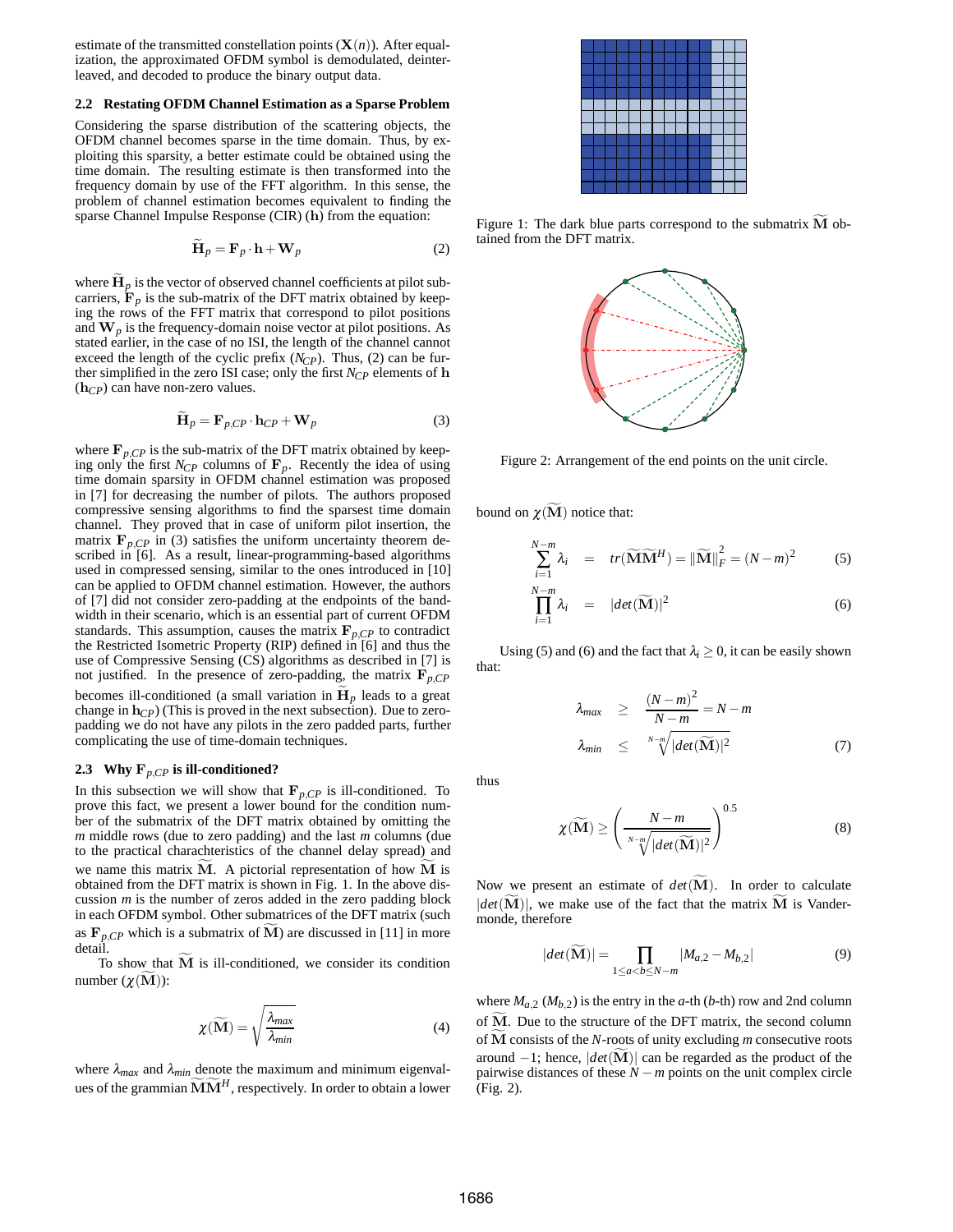To calculate this value, we divide the total *N* points into two groups of *m* and *N* −*m* points considering whether the point is excluded or not:

$$
|det(\mathbf{M})| = \prod(|\text{seg. with end points in } N - m \text{ points}|)
$$
  
= 
$$
\frac{\prod|\text{all segments}|}{\prod|\text{seg. with 1 or 2 end(s) in } m \text{ points}|}
$$
 (10)

Let  $a_k$  denote the length of the *k*th smallest segment  $(k - 1)$  points between the two points on the circle). The denominator (*D*) of (10) can be written as:

$$
D = \left(\prod_{k=1}^{m-1} a_k^{m+k}\right) \left(\prod_{k=m}^{\frac{N}{2}-1} a_k^{2m}\right) \left(a_{\frac{N}{2}}\right)^m
$$
  

$$
= \left(\prod_{k=1}^{m-1} a_k^{k-m}\right) \left(\prod |\text{all segments}|\right)^{\frac{2m}{N}} \qquad (11)
$$

Considering the DFT matrix and its determinant, we know:

$$
\prod |all segments| = N^{\frac{N}{2}} \tag{12}
$$

therefore

$$
\sqrt[N-m]{|\det(\widetilde{M})|^2} = \frac{N^{\frac{N-2m}{N-m}}}{A} \tag{13}
$$

where  $A = \sqrt[N-m]{\prod_{k=1}^{m-1} a_k^{2(k-m)}}$ . To estimate *A*, note that

$$
\ln(A) = \frac{2}{N-m} \sum_{k=1}^{m-1} (k-m) \ln\left(2\sin(\frac{k\pi}{2N})\right)
$$
  
\n
$$
\geq \frac{2}{N-m} \sum_{k=1}^{m-1} (k-m) \ln\left(\varsigma \frac{k\pi}{N}\right)
$$
  
\n
$$
\geq \frac{m(m-1)}{N-m} \ln\left(\varsigma \frac{N}{m\pi}\right)
$$
(14)

where  $\zeta = \text{sinc}(\frac{m-1}{2N})$ . Combining these results with (8) we get:

$$
\chi(\widetilde{\mathbf{M}}) \ge \left(\frac{\left(\varsigma \frac{N}{m\pi}\right)^{\frac{m(m-1)}{N-m}} (N-m)}{N^{\frac{N-2m}{N-m}}}\right)^{0.5}
$$
(15)

For the practical case of 2K DVB-H, the required parameters are *N* = 2048, *m* = 2048 − 1705 = 343 (see Table 1). For this values we have:

$$
N-m = 1705
$$
  
\n
$$
\frac{m(m-1)}{N-m} \approx 68.8
$$
  
\n
$$
\frac{N-2m}{N-m} \approx 0.8
$$
  
\n
$$
\varsigma \approx 0.99
$$
  
\n
$$
\varsigma \frac{N}{m\pi} \approx 1.88
$$
 (16)

Consequently, the lower bound in (15) states:

$$
\chi(\widetilde{\mathbf{M}}) \ge 10^9 \tag{17}
$$

which justifies our claim that  $\widetilde{M}$  is ill-conditioned.

#### **3. PROPOSED METHOD**

As previously stated, the OFDM Channel Impulse Response (CIR) is sparse. In this section we will propose a new scheme called Adaptive Thresholding for Sparse Signal Detection (ATSSD) that can exploit this inherent sparsity even with ill-conditioned matrices,  $\mathbf{F}_{p,CP}$ .

In this method, the spectrum of the channel is initially estimated using linear interpolation between pilot subcarriers. The zero-padded parts of the bandwidth which are possibly measured as nonzero due to the noise, are initially estimated as zero while at the middle subcarriers which are equipped with comb-type pilots, the mentioned linear interpolation using the noisy samples of the channel at pilot locations is employed. This initial estimate is improved in a series of iterations that finds the sparsest time domain response.

The initially estimated spectrum is passed through the IFFT block to obtain a crude version of the time domain impulse response. This initial estimate is fed to the ATSSD block which consists of several iterations. In each iteration this method tries to find the location of the taps via a thresholding scheme on the estimated channel from the previous iteration (or in the case of the first iteration, the crude version discussed above). The thresholding scheme is further described in sec. 3.1. After finding the location of the taps in each iteration (locations whose previously estimated amplitudes stay above the threshold), their respective amplitudes are again found using the Minimum Mean Square Error (MMSE) criterion discussed in sec. 3.2. In each iteration, due to thresholding, some of the fake taps which are noise samples whose amplitudes were above the threshold in the previous iteration, are discarded. Thus, the new iteration starts with a lower number of fake taps. Moreover, because of the MMSE estimator, the valid taps approach their actual values in each new iteration. In the last iteration, the actual taps are detected and the MMSE estimator gives their respective values. The main steps of the proposed algorithm are:

- 1. Using linear interpolation, set the crude time-domain channel as described above for the initial estimate.
- 2. Discard the taps with amplitudes bellow the threshold.
- 3. Estimate the value of the remaining taps using the MMSE criterion.
- 4. Stop if the estimated channel is the same as the previous iteration or when a maximum number of iterations is reached, else go to step 2.

## **3.1 Channel Tap Detection via Thresholding**

As mentioned earlier, in each iteration, taps bellow a certain threshold are discarded. The threshold in the *i th* iteration is set as:

$$
Threshold = \beta e^{\alpha i} \tag{18}
$$

where *i* represents the iteration number; i.e., the threshold exponentially increases as the iterations proceed.  $\alpha$  and  $\beta$  are constants that depend on the number of taps and initial powers of noise and channel taps; since these parameters are hardly known, a rough approximation is used. In the first iteration, the threshold is a small number and with each iteration it is gradually increased. Intuitively, this gradual increase of the threshold, results in a gradual reduction of fake taps (taps that are created due to noise). This is further explained in section 4 from a mathematical point of view.

## **3.2 Estimation of Channel Tap Values via MMSE**

After finding time-domain channel tap positions, in each iteration we need to find an estimate of their value. This is equivalent to solving a linear equation in the presence of noise. That is, we wish to obtain the value of the CIR vector **h** at tap positions (*T*), from the equation

$$
\widetilde{\mathbf{H}}_p = \mathbf{F}_{p,T} \mathbf{h}_T + \mathbf{W}_p \tag{19}
$$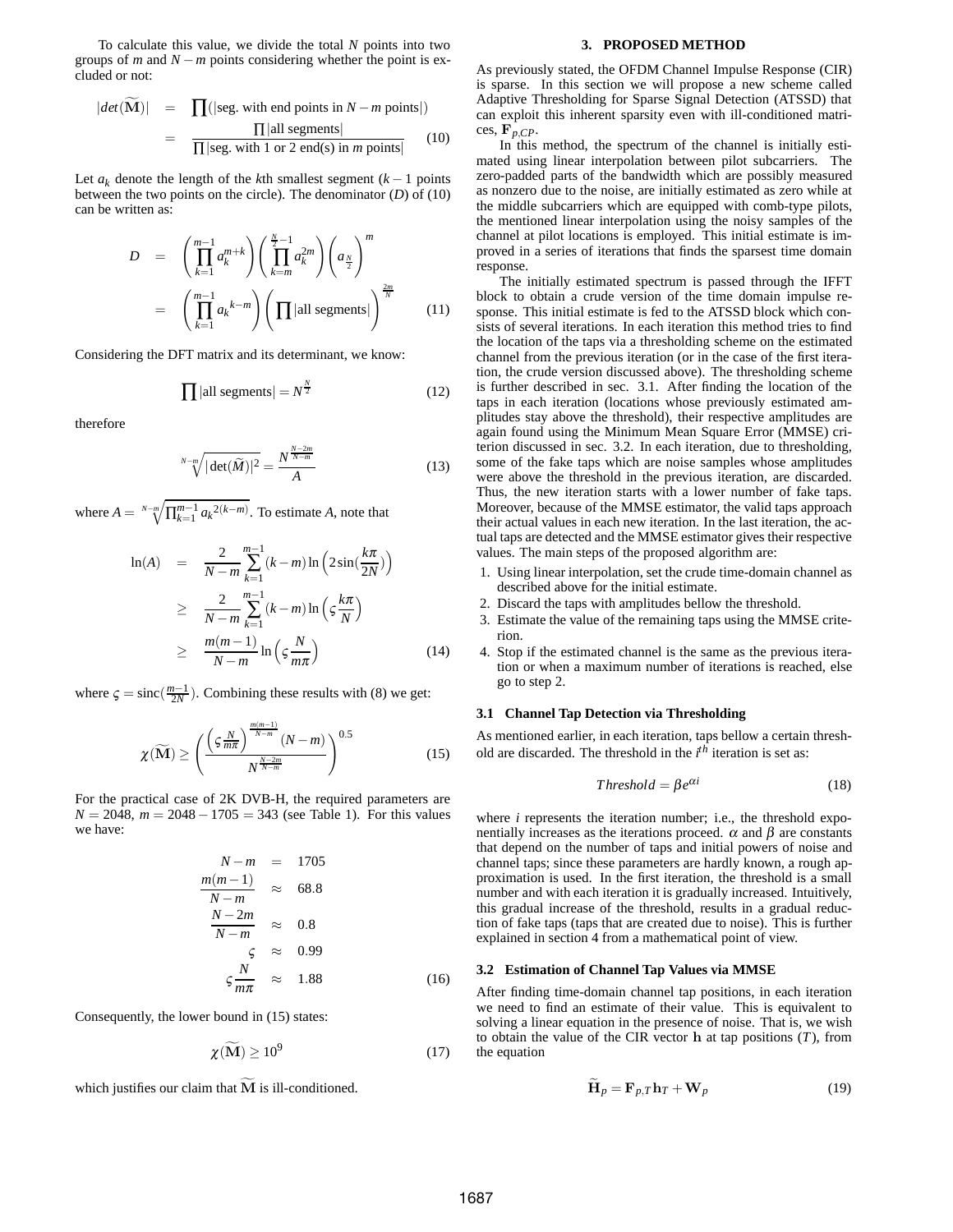where the vector  $\mathbf{H}_p$  is the measured CFR vector at pilot positions,  $\mathbf{F}_{p,T}$  is the sub-matrix of the DFT matrix (**F**) obtained by selecting the rows and columns that pertain to the pilot positions (*p*) and likely channel taps  $(T)$ , respectively, and  $\mathbf{W}_p$  is the noise vector at pilot positions. The MMSE estimator tries to find the estimate vector  $\hat{\mathbf{h}}_T$  that minimizes  $E\{\|\mathbf{h}_T - \hat{\mathbf{h}}_T\|_2\}$ , hence the name Minimum Mean Squared Error. This estimate vector is given by:

$$
\hat{\mathbf{h}}_T = \mathbf{R}_{\mathbf{h}_T} \mathbf{F}_{p,T}^H \left( \mathbf{F}_{p,T} \mathbf{R}_{\mathbf{h}_T} \mathbf{F}_{p,T}^H + \mathbf{R}_{\mathbf{W}} \right)^{-1} \widetilde{\mathbf{H}}_p \tag{20}
$$

where  $\cdot$ <sup>*H*</sup> denotes the Hermitian operation and  $\mathbf{R}_{\mathbf{h}_T}$  and  $\mathbf{R}_{\mathbf{W}}$  are the auto-covariance matrices of  $\mathbf{h}_T$  and  $\mathbf{W}_p$  respectively. When the noise vector **W** is a random complex white Gaussian process, **R<sup>W</sup>** is equal to  $2\sigma_{\mathbf{W}}^2 \mathbf{I}$ , where variance of both real and imaginary parts are assumed to be  $\sigma_{\mathbf{W}}^2$ . Also  $\mathbf{R}_{\mathbf{h}_T}$  can be approximated with  $P_{\mathbf{h}}\mathbf{I}$ where *P***<sup>h</sup>** is the average power of the channel. Thus, the estimate vector can be written as:

$$
\hat{\mathbf{h}}_T \approx \mathbf{F}_{p,T}^H \left( \mathbf{F}_{p,T} \mathbf{F}_{p,T}^H + \frac{2\sigma_{\mathbf{w}}^2}{P_{\mathbf{h}}} \mathbf{I} \right)^{-1} \widetilde{\mathbf{H}}_p \tag{21}
$$

where the channel power  $P_h$  can easily be estimated by dividing the power of the to-be-equalized data by the constellation power (power of the equalized data is the same as the average constellation power).

### **4. MATHEMATICAL ANALYSIS**

In this section we present a mathematical intuition for the proposed method. For simplicity of the analysis, we assume that both channel taps and the additive noise in the time domain at the *i th* iteration (including the initial iteration formed by linear interpolation) are zero-mean normal complex random variables with equal real and imaginary variances  $\sigma_{tap}^2$  and  $\sigma_{n,i}^2$ , respectively. Therefore, their amplitudes which are of main concern in ATSSD have Rayleigh probability distribution function. In addition, we assume that the probability of a time sample being a channel tap is  $p_{tap}$ ; i.e., if *N<sub>CP</sub>* represents the length of the cyclic prefix, we expect to have a channel with  $p_{tap} \cdot N_{CP}$  taps. Now, if we set a threshold ( $\eta$ ) to distinguish the noise and valid samples, we probably miss some of the original taps while detecting a number of fake locations. The probability of False Alarm (FA); i.e., detection of fake taps,using the Rayleigh distribution is given by:

$$
p_{fa} = \int_{\eta}^{\infty} \frac{x}{\sigma_{n,i}^2} e^{-\frac{x^2}{2\sigma_{n,i}^2}} \cdot dx = e^{-\frac{\eta^2}{2\sigma_{n,i}^2}}
$$
(22)

Moreover, the average power of these fake taps  $(\Sigma_{tan|n})$  is:

$$
\Sigma_{tap|n} = E\{|w|^2 | |w| > \eta\}
$$
\n
$$
= \frac{1}{p_{fa}} \int_{\eta}^{\infty} \frac{x^3}{\sigma_{n,i}^2} e^{-\frac{x^2}{2\sigma_{n,i}^2}} \cdot dx
$$
\n
$$
= \frac{1}{p_{fa}} 2\sigma_{n,i}^2 \left(1 + \frac{\eta^2}{2\sigma_{n,i}^2}\right) e^{-\frac{\eta^2}{2\sigma_{n,i}^2}}
$$
\n
$$
= 2\sigma_{n,i}^2 \left(1 + \frac{\eta^2}{2\sigma_{n,i}^2}\right) \tag{23}
$$

Assuming  $\eta$  as the threshold for the  $i^{th}$  iteration, we expect the overall noise power (real and imaginary) of the next iteration to be equal to  $\Sigma_{tap|n}$ . Although this is only a rough statistical approximation, simulation results confirm that after MMSE estimation, the noise in the remaining taps (locations that stayed above the threshold in the

previous iteration) is almost normal with zero mean and variance  $0.5\Sigma_{tan|n}$ :

$$
\sigma_{n,i+1}^2 \approx \frac{\Sigma_{tap|n}}{2} \bigg|_{\eta} = \sigma_{n,i}^2 \left( 1 + \frac{\eta^2}{2\sigma_{n,i}^2} \right) \tag{24}
$$

For the choice of  $\eta$ , in [12] it is shown that the threshold which maximizes SNR of the signal after thresholding (considering both missed and fake taps) is found as:

$$
\eta_{opt,i} = \sigma_{n,i}^2 \sqrt{2 \frac{\sigma_{n,i}^2 + \sigma_{tap}^2}{\sigma_{tap}^2} \ln \left( \frac{1 - p_{tap}}{p_{tap}} \frac{\sigma_{n,i}^2 + \sigma_{tap}^2}{\sigma_{n,i}^2} \right)}
$$
(25)

Using  $(25)$  in  $(24)$  we get:

 $n_{\ell}$ 

$$
\frac{\sigma_{n,i+1}^2}{\sigma_{n,i}^2} = 1 + \frac{\sigma_{n,i}^2 + \sigma_{tap}^2}{\sigma_{tap}^2} \ln\left(\frac{1 - p_{tap}}{p_{tap}} \frac{\sigma_{n,i}^2 + \sigma_{tap}^2}{\sigma_{n,i}^2}\right) \tag{26}
$$

which shows the increase in the noise variance; the noise samples which stay above the threshold should have higher amplitudes and therefore, higher variance. For reasonable SNR values of the chan-

el, 
$$
\frac{O_{tap}}{G_{nj}^2}
$$
 is large enough to have the following approximations:

$$
\begin{cases}\n\eta_{opt,i} \approx \sigma_{n,i}^2 \sqrt{2\ln\left(\frac{1-p_{tap}}{p_{tap}}\frac{\sigma_{tap}^2}{\sigma_{n,i}^2}\right)} \\
\sigma_{n,i+1}^2 \approx \sigma_{n,i}^2 \left(\frac{1+\ln\left(\frac{1-p_{tap}}{p_{tap}}\frac{\sigma_{tap}^2}{\sigma_{n,0}^2}\right)-\ln(\frac{\sigma_{n,i}^2}{\sigma_{n,0}^2})}{k}\right)\n\end{cases} (27)
$$

As can be seen in (27),  $\sigma_{n,i+1}^2 < k\sigma_{n,i}^2$ ; however, we assume the upper bound for the noise and thus:

$$
\sigma_{n,i+1}^2 \approx k \sigma_{n,i}^2 \Rightarrow \sigma_{n,i}^2 \approx \sigma_{n,0}^2 k^i
$$
  
\n
$$
\Rightarrow \eta_{opt,i} \approx \sigma_{n,0}^2 e^{i \ln(k)} \sqrt{2 \ln\left(\frac{1 - p_{tap}}{p_{tap}} \sigma_{tap}^2\right) - 4i \ln(k)}
$$
  
\n
$$
\approx \beta e^{i \ln(k)}
$$
\n(28)

where  $\beta$  is a constant. Similar to (18), (28) shows the same exponential increase in the threshold with respect to the iteration number.

#### **5. SIMULATION RESULTS**

To verify the efficacy of the proposed channel estimation, we performed computer simulations based on the DVB-H standard using MATLAB. The main simulation parameters and options are shown in Table 1 and 2. To show the robustness of ATSSD in estimating the CFR for time-invariant channels, we compared the BER after Viterbi decoding of the proposed method to that of the hypothetical ideal channel in Fig. 3; by ideal channel we mean that for data equalization, we used the exact channel instead of its estimate. As can be seen in Fig. 3, the BER performance of the proposed method almost coincides with that of the ideal channel. Thus, in this sense, the ATSSD estimation is perfect. Moreover, the BER performance of Linear Interpolation (a conventional channel estimation method) is also shown for comparison. The proposed method is also effective in time-varying channels. This fact is verified in Fig. 4 where the BER performance (after Viterbi decoding) of ATSSD is shown for different Doppler frequencies. As obvious in Fig. 4, ATSSD shows little performance degradation with increase of the Doppler frequency.